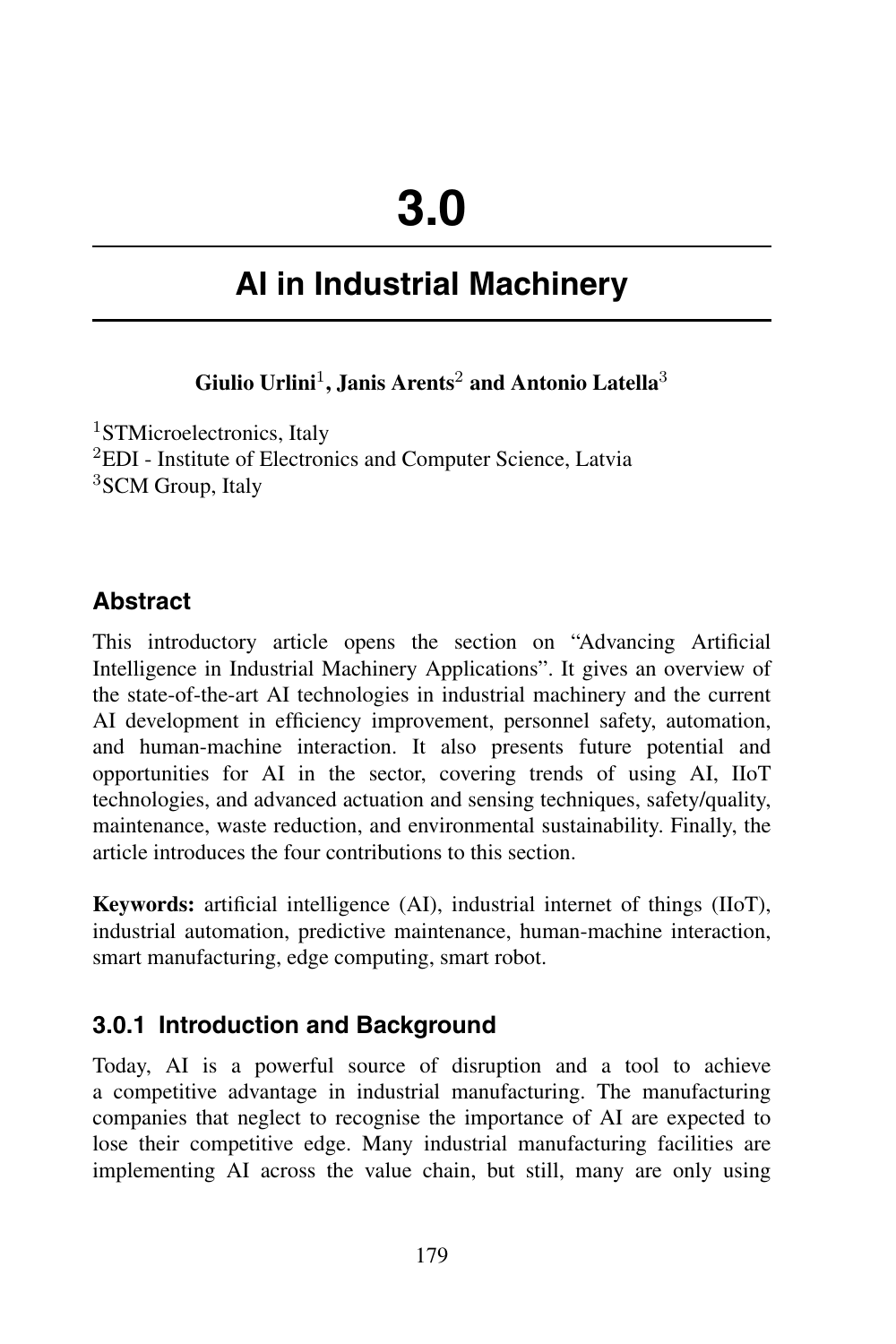AI in core functions such as engineering, product development, assembly, and quality testing. The main reasons for implementing AI technologies in industrial environments are driven by the need to assist in making decisions or acting, automate manual and cognitive tasks, and augment decision-making through continuous machine learning (ML) [5]. There has been a rapid growth in AI development and deployment in the last decade. Machines already complete 29% of simple or complex tasks today [7].

Modern production processes in the manufacturing industry and the process industry have reached a critical level of complexity. Stable operation and constantly high product quality are maintained only through continuous monitoring, inspection, and adaptation. This applies in particular to the industrial landscape in Europe, which has a strong focus on customisable products and highly specialised processes rather than standardised mass production. New business models (e.g., lot-size one production) and intense competition from outside Europe require increasing speed and reducing complexity overhead. Through automation, artificial intelligence (AI) and ML are key technologies for managing this increasing complexity in the future manufacturing and process industry. Examples include plant reconfiguration on demand in Industry 5.0, automatic proactive online adaption, optimisation of process parameters, and predictive production planning.

Integrating AI/ML in future manufacturing lines and processes heralds a new era where interactions between people and machines become more integrated, and the decision-making process is driven by data and AI. In other words, the current fragmentation within and outside the manufacturing lines will evolve towards a system where manufacturing processes are connected, and decisions are taken accordingly by the data analysis coming from different sources. Implementing an AI/ML method in a production system can address both the actual production (physical level) and the monitoring and planning of the production (abstract level). Skilled human workers will continue to play an essential role at both levels and are therefore the most critical factor that needs to be considered in the automation process. AI4DI addresses this challenge in its third pillar. While pillars one and two covers the technological and methodological challenges involved in rolling out AI/ML in a production environment, pillar three is vital for the final system's acceptance and efficient and novel human-machine interactions.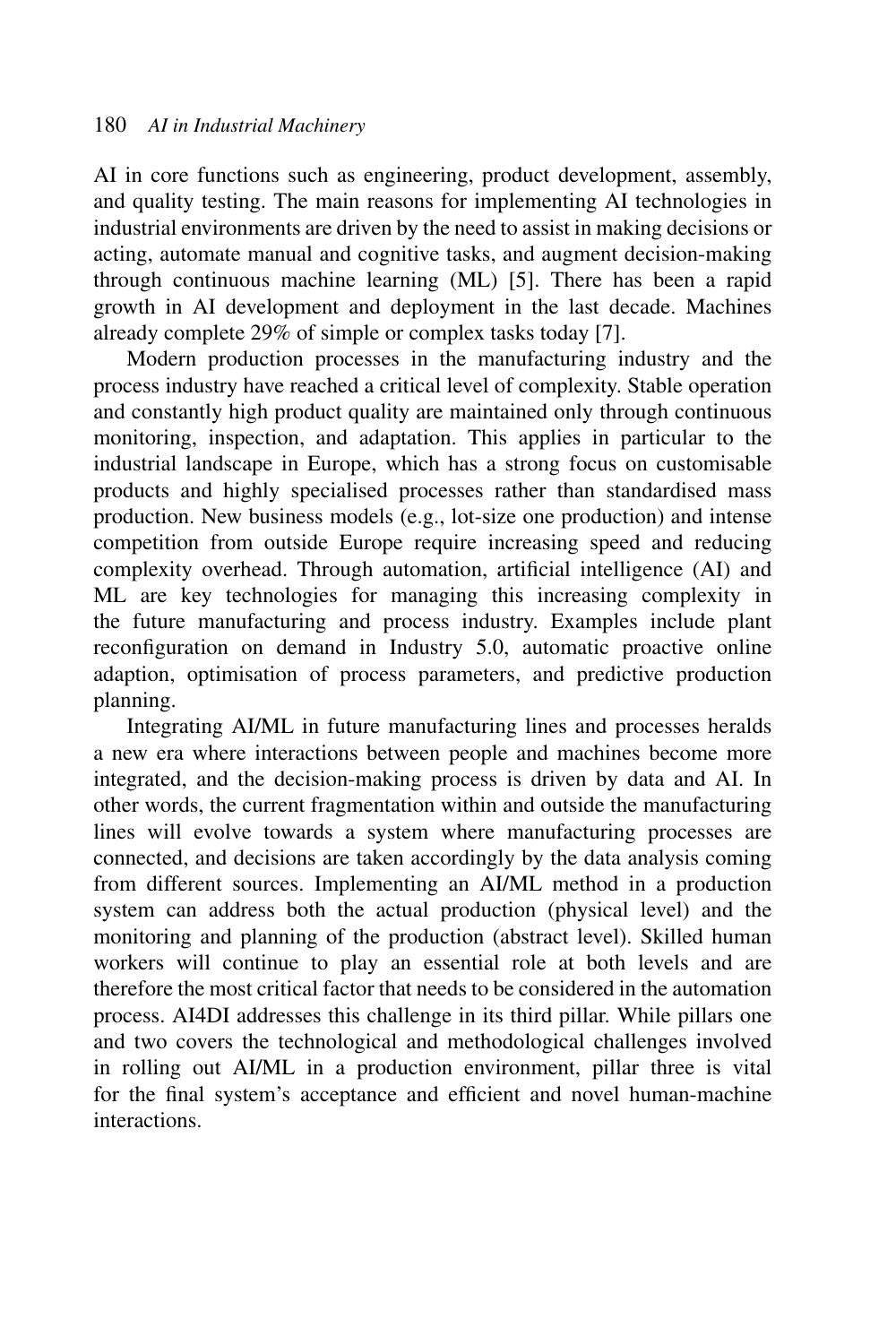#### **3.0.2 AI Developments and Future Trends in Industrial Machinery**

With AI entering the manufacturing floor, starts the use of digital technology to replace not only "muscles" but also "brains". In the last few years, AI has become deeply embedded across industrial and other applications, with initial use cases using AI in manufacturing representing niche applications and expanding into mainstream production.

The current adoption rate of AI in manufacturing is relatively low, and the prevalence of AI is expected to increase significantly by 2030 [5].

Industrial machinery is changing alongside society, and everyday life, while digitisation is rapidly becoming de facto. Jobs that are repetitive, tedious, and do not require high skills are slowly being replaced by smart manufacturing systems. AI-based approaches are internationally accepted as the main driver [1] for digitisation and transformation of factories since flexibility and deep understanding of complex manufacturing processes are becoming the critical advantage to raise competitiveness [2]. By looking at smart manufacturing and digitisation trends [3], the factories of tomorrow will be multi-purpose and able to adapt to new designs in a very short time. Similarly, smart industrial robot control methods will allow robots to adapt to the stochastic environment, enabling more human-like performance by completing tasks that have not been directly programmed to the robot or intuitively interact and collaborate with humans.

IIoT and AI-based real-time monitoring in industrial machinery can optimise production, tracking the different production steps and identify changes in the production parameters. Supervised and unsupervised ML algorithms can interpret real-time data from multiple production shifts and identify unknown patterns in processes, products, and production workflows.

In robotics, vision systems support the development of collaborative robots and cobots. Cobots are used to collaborate with humans in terms of helping or relieving the human operators of repetitive tasks and are expected to evolve and provide automated tasks and connected in a network of intelligent IIoT devices.

Operating, checking, and improving functioning and efficiencies in industrial pieces of machinery requires AI-based solutions designed with embedded technical robustness and safety. The industrial AI systems must be assessed to withstand potential attacks (along with unexpected functioning in new environments) and have fallback plans and similar general safety mechanisms in place. The use of AI solutions has the potential in autonomous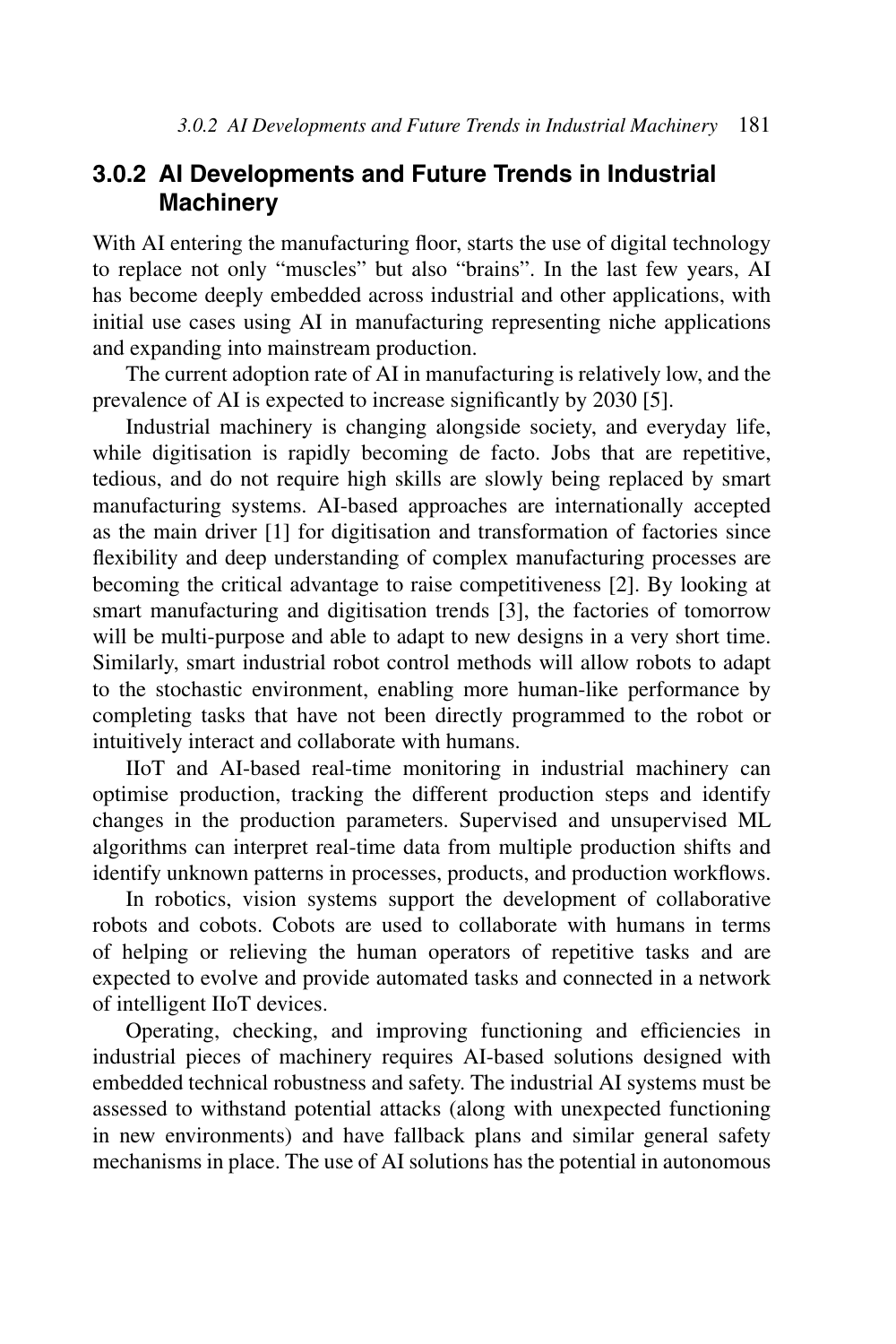system monitoring to improve safety and efficiency and provide new performant human-machine interfaces [6].

The accomplishments in the field of AI are contributing to innovative industrial robot control trends. The AI usage in robotic systems is firmly becoming one of the main areas of focus as the industrial machinery requires increased performance, adaptability to product variations, increased safety, reduced costs etc. Still, these requirements are neither feasible nor sustainable to be achieved by standard control methods.

Applications of AI are progressing in different areas of industrial machinery manufacturing with a focus on improving quality control/ assessment, energy efficiency, safety, maintenance, and process optimisation. A number of these areas where AI technologies have the potential to expand in industrial machinery are listed below [4].

**Operational simulation and optimisation** are application segments for AI in machinery. Dynamic simulation and optimisation of processes enable endusers to plan the use of the machine/equipment effectively, plan the flow of materials, dynamically supply, and predict possible anomalous scenarios. Key drivers of growth in this segment are the need for end-users to lower overall operating costs and the rise of physics-based AI solutions. The demand for AI solutions that address operational simulation and optimisation grow since more manufacturing lines become more complex plus integrated with the supply chain and processes.

**Quality control** is increasingly important in industrial machinery production due to stringent quality requirements for industrial products. The AI-based techniques can bring new intelligent quality inspection solutions in the industrial machinery space that support quality control applications across several industrial and machinery segments. AI-based computer vision for quality inspection is used in advanced equipment manufacturing lines with increasing demand for intelligent systems for quality control in all production steps. The developments further advance the evolution of embedded AI at the different micro, deep, meta edge levels.

**Maintenance** is one of the critical applications for AI in industrial machinery manufacturing that evolves from preventive toward predictive and prescriptive maintenance using AI-based techniques. Increasing machine/equipment efficiency and minimise/eliminate unplanned downtime requires new predictive maintenance solutions. The solutions are based on ML using supervised or unsupervised learning to detect failure patterns for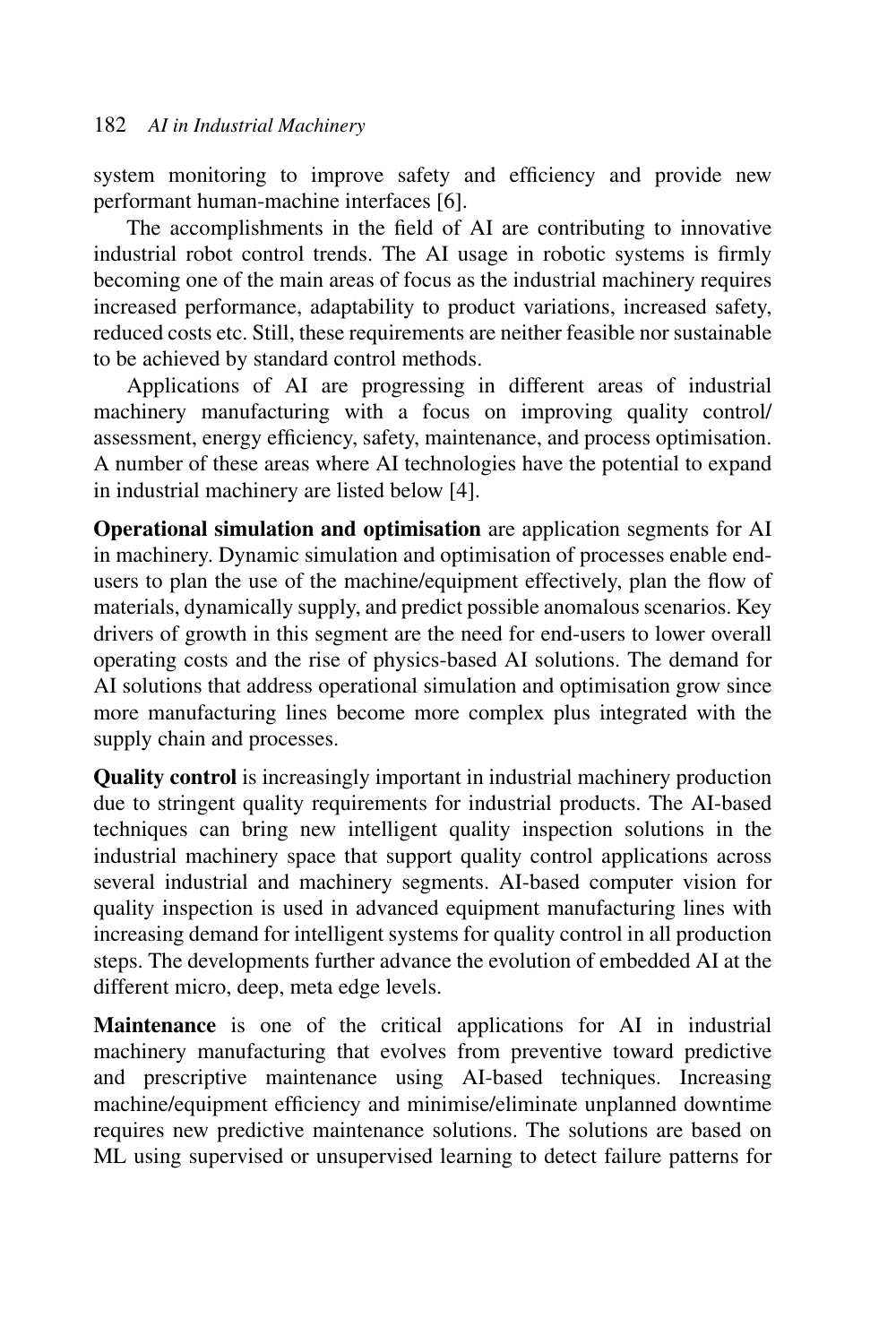parts from machine data and predict when the subsequent machine part failure can occur.

**Energy management and energy efficiency** are significant concerns in industrial machinery/equipment design and their manufacturing processes. AI-based methods used in the industry can support the efficient use of energy in manufacturing facilities, optimising the energy management for various production lines and manufacturing plants. AI-based solutions can predict precise the energy need and type of energy available at the time of use to optimise the integration and use of various energy sources (renewable, fossil) in the production processes.

#### **3.0.3 AI-based Applications**

AI4DI partners are developing AI and IIoT technologies with applications in different areas of industrial machinery. The articles included in this section cover several aspects: sensing the environment, making independent decisions, and acting according to the machinery.

The article *"AI-Powered Collision Avoidance Safety System for Industrial Woodworking Machinery"* addresses the challenge of applying AI-technology to safety-critical industrial equipment: it cannot be certified, as, although safety standards do exist for both product and process, they are likely not yet to include innovative algorithms. At the same time, its inclusion in the current certification schemes waits for the technology to become mature enough to trigger industry engagement. The paper attempts to demonstrate by using a prototype (based on ultrasound sensors and coupled with a temporal convolutional network-TCN algorithm) that AI technology can meet safeguards such as halting machinery's operation and bringing it to a safe state when certain conditions are met. The prototype can detect when a person is within a certain distance from the industrial machine with high sensitivity and specificity.

The article *"Construction of a Smart Vision-Guided Robot System for Manipulation in a Dynamic Environment"* addresses the challenges of enabling industrial robots integrated into manufacturing processes to "see" in dynamic environments. The article presents an innovative vision-guided robot system capable of collecting and processing data from various edge devices and adaptive decision-making. Promising preliminary results have been obtained based on synthetic training and validation data generated by open-source software building blocks, easily adaptable and extendable for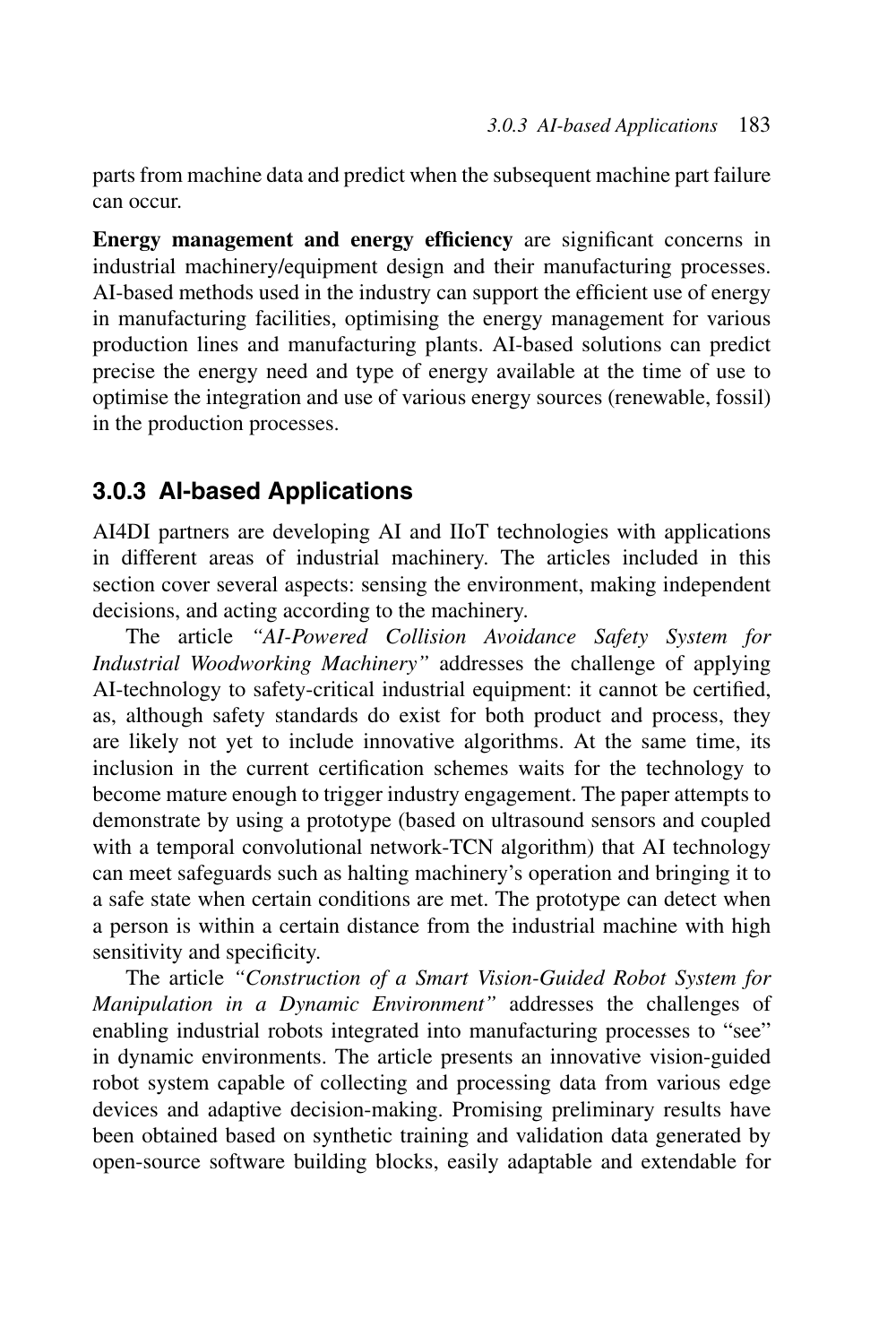other industrial applications. It is yet to be seen results and performance when combining synthetic with real training data sets.

The article *"Radar-Based Human-Robot Interfaces"* addresses the need to ensure robots' safety and active control as they interact more closely with humans in different types of settings. The current vision-only approaches are no longer sufficient and must be improved, for example, using hand gesture recognition capabilities. Two implementations of the radar-based humanrobot interface have been explored (one using traditional machine learning classification techniques and the other using spiking neural networks). The implementations are compared in terms of their strengths and weaknesses, and the results are presented and discussed. Finally, some preliminary conclusions on performance trade-offs, gesture set choice, ergonomics are provided. Both implementations successfully detect gestures using a single radar, but more work is needed to improve the detection performance.

The article *"Touch Identification on Sensitive Robot Skin Using Time Domain Reflectometry and Machine Learning Methods"* presents the proof of concept of a novel sensor system for robotic human-machine interface (HMI) applications, mimicking the human sense of touch. The system is enabled by implementing an artificial sensitive skin consisting of a robust and straightforward part of the sensing hardware mounted on the robot combined with adaptive AI algorithms to recognise touch events. A measurement concept based on electrical time domain reflectometry (TDR) allows identifying/remembering touch events, localising them on the sensor surface, and determining the touch-force magnitudes. The information collected from the sensor is pre-processed and then used for training and validation of artificial neural networks to obtain highaccuracy: regressive deep neural networks (DNNs) for identification of the touch positions and forces and classification DNNs for discrete force level identification. The results demonstrate that a high-level accuracy is obtained, and more work is needed to reduce the gap between training and validation accuracy.

#### **Acknowledgements**

This work is conducted under the framework of the ECSEL AI4DI "Artificial Intelligence for Digitising Industry" project. The project has received funding from the ECSEL Joint Undertaking (JU) under grant agreement No 826060. The JU receives support from the European Union's Horizon 2020 research